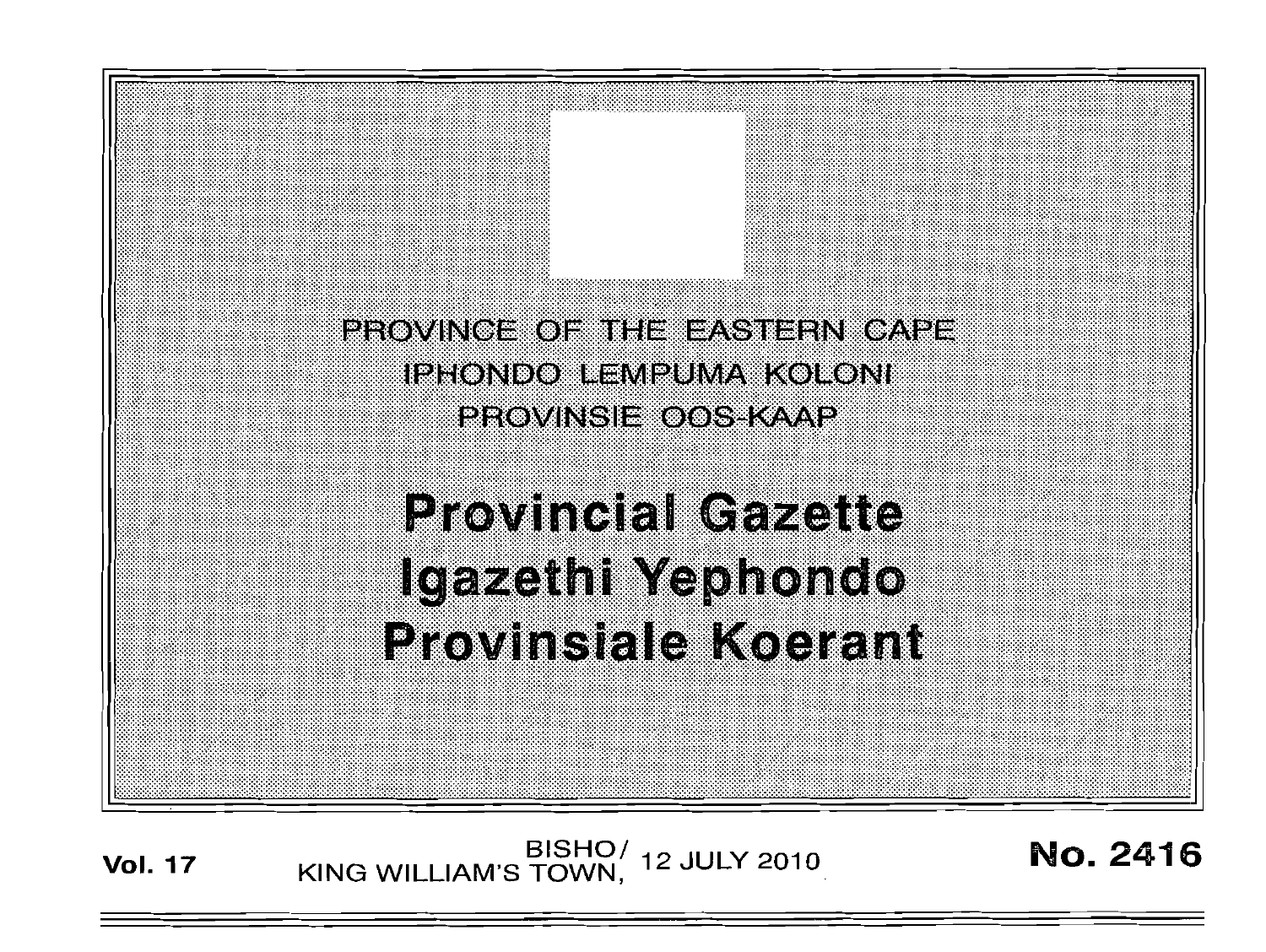## **IMPORTANT NOTICE**

**The Government Printing Works will not be held responsible for faxed documents not received due to errors on the fax machine or faxes received which are unclear or incomplete. Please be advised that an "OK" slip, received from a fax machine, will not be accepted as proof that documents were received by the GPW for printing. If documents are faxed to the GPW it will be the sender's responsibility to phone and confirm that the documents were received in good order.** 

**Furthermore the Government Printing Works will also not be held responsible for cancellations and amendments which have not been done on original documents received from clients.** 

## **CONTENTS -INHOUD**

No. Page Gazette No. No.

#### **GENERAL NOTICES**

|            | 232 Removal of Restrictions Act (84/1967): Nelson Mandela Bay Municipality: Removal of conditions: Erf 4119,                                                                                                                           | 3  | 2416 |
|------------|----------------------------------------------------------------------------------------------------------------------------------------------------------------------------------------------------------------------------------------|----|------|
| 232        | Wet op Opheffing van Beperkings (84/1967): Nelson Mandelabaai Munisipaliteit: Opheffing van voorwaardes:                                                                                                                               | з  | 2416 |
| 233        | Land Use Planning Ordinance (15/1985) and Removal of Restrictions Act (84/1967): Buffalo City Municipality:                                                                                                                            | з  | 2416 |
| 233        | Grondgebruiksordonnansie (15/1985) en Wet op Opheffing van Beperkings (84/1967): Buffalostad Munisipaliteit:                                                                                                                           | 4  | 2416 |
| 234        | Removal of Restrictions Act (84/1967): Greater Kei Municipality: Removal of conditions: Erf 122, Komga                                                                                                                                 | 4  | 2416 |
| 234        | Wet op Opheffing van Beperkings (84/1967): Munisipaliteit Great Kei: Opheffing van voorwaardes: Erf 122, Komga                                                                                                                         | 4  | 2416 |
| 235<br>235 | Removal of Restrictions Act (84/1967): Greater Kei Municipality: Removal of conditions: Portion 1, Komga<br>Wet op Opheffing van Beperkings (84/1967): Munisipaliteit Great Kei: Opheffing van voorwaardes:                            | 4  | 2416 |
|            |                                                                                                                                                                                                                                        | 5  | 2416 |
| 236        | Removal of Restrictions Act (84/1967): Nelson Mandela Bay Municipality: Removal of conditions: Erf 157,                                                                                                                                | 5  | 2416 |
| 236        | Wet op Opheffing van Beperkings (84/1967): Nelson Mandelabaai Munisipaliteit: Opheffing van voorwaardes:                                                                                                                               | 5  | 2416 |
| 237        | Removal of Restrictions Act (84/1967): Nelson Mandela Bay Municipality: Removal of conditions: Erf 2081,                                                                                                                               | 6  | 2416 |
|            | 237 Wet op Opheffing van Beperkings (84/1967): Nelson Mandelabaai Munisipaliteit: Opheffing van voorwaardes:                                                                                                                           | 6  | 2416 |
| 238        | King Sabata Dalindyebo Local Municipality: Application for rezoning and consolidation: Erven 845 & 848,                                                                                                                                | 7  | 2416 |
| 239        |                                                                                                                                                                                                                                        | 8  | 2416 |
| 240        | Development Facilitation Act (67/1995): Establishment of land development area: Portion 2, Farm 649, Portion 1 and<br>Portion 5, land development area, Portion 2 of Farm 649, Portion 1 and Portion 5, Farm 651, Portion 3, Farm 816, |    |      |
|            |                                                                                                                                                                                                                                        | 9  | 2416 |
| 241<br>241 | Removal of Restrictions Act (84/1967): Great Kei Municipality: Removal of conditions: Erf 344, Morgans Bay<br>Wet op Opheffing van Beperkings (84/1967): Munisipaliteit Great Kei: Opheffing van voorwaardes: Erf 433, Morgans         | 12 | 2416 |
|            |                                                                                                                                                                                                                                        | 12 | 2416 |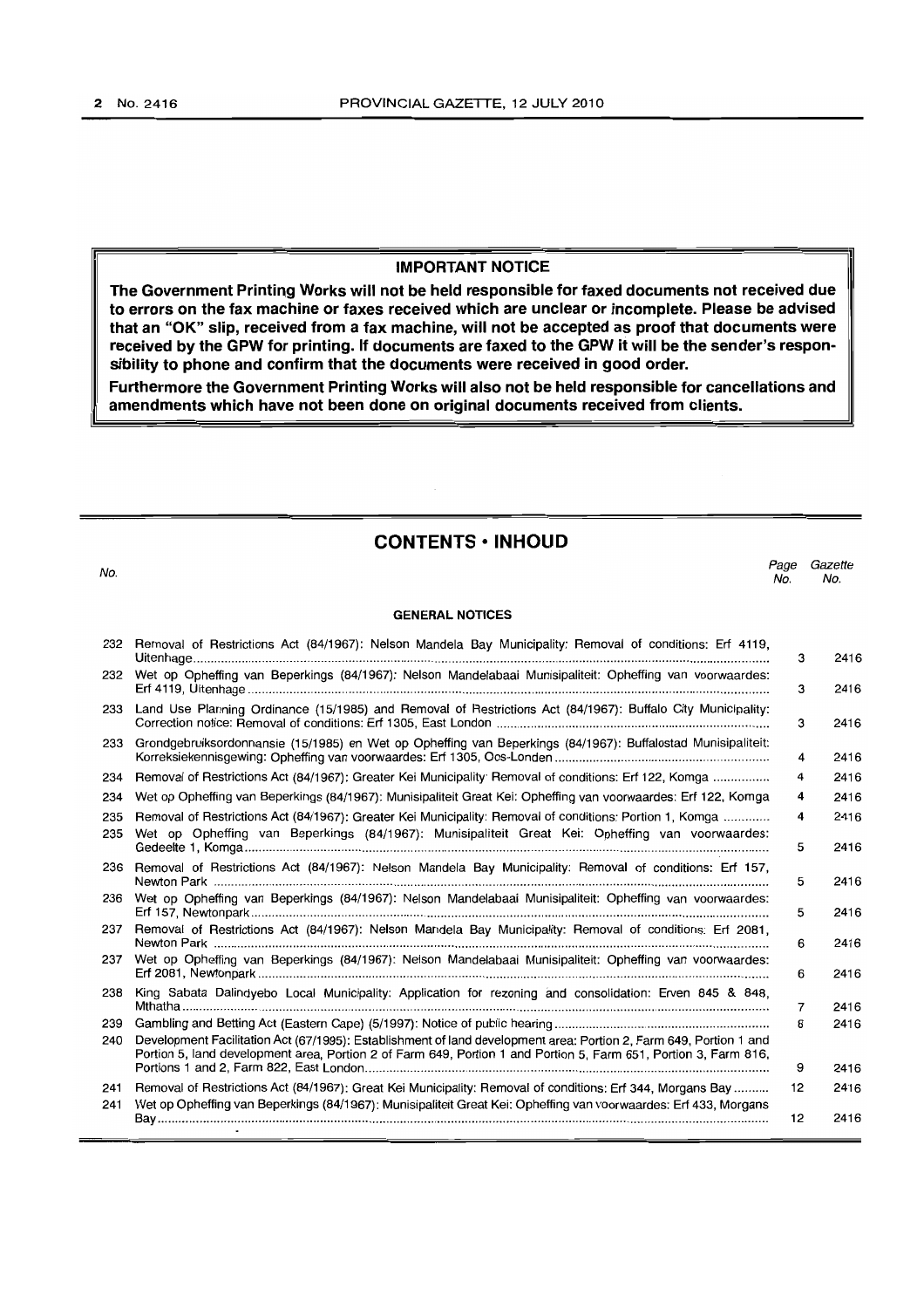# GENERAL NOTICES

## No. 232

## NELSON MANDELA BAY MUNICIPALITY

REMOVAL OF RESTRICTIONS 142 ACT, 1967 (ACT 84 OF 1967)

## ERF 4119, UITENHAGE (4 BLACK STREET) (CF45/04119) (02130135) (TT)

Notice is given in terms of section 3 (6) of the above Act that the undermentioned application has been received and is open to inspection at Room 4178, Fourth Floor, Office for Housing and Local Government: Eastern Cape, Tyamzashe Building, Civic Square, Bisho, and at the office of the Nelson Mandela Bay Municipality, 76 Cuyler Street, Uitenhage.

Any objections, with full reasons therefor, should be lodged in writing with the Municipal Manager, PO Box 116, Port Elizabeth, 6000, on or before 2 September 2007, quoting the above Act and the objector's erf number.

Applicant: W.S. Conradie and Conradie on behalf of M.S. and M.M. Strydom.

Nature of application: Removal of title conditions applicable to Erf 4119, Uitenhage, to permit the property to be subdivided. Ref: 275-27 July 2007.

## E. NTOBA, Acting Municipal Manager

### NELSON MANDELABAAI MUNISIPALITEIT

----------... \_--.. .-----------

WET OP OPHEFFING VAN BEPERKINGS, 1967 (WET 84 VAN 1967)

#### ERF 4119, UITENHAGE (BLACKSTRAAT 4) (CF45/04119) (02130135) (IT)

Kennis word gegee kragtens artikel 3 (6) van bogemelde Wet dat onderstaande aansoek ontvang is en ter insae lê by Kamer 4178, Vierde Verdieping, Kantoor vir Behuising en Plaaslike Regering: Oos-Kaap, Tyamzashe-gebou, Civic Square, Bisho, en in die kantoor van die Nelson Mandelabaai Munisipaliteit, Cuylerstraat 76, Uitenhage .

. Enige besware, volledig gemotiveer, moet nie later nie as 2 September 2007 skriftelik by die Munisipale Bestuurder, Posbus 116, Port Elizabeth, 6000, ingedien word, met vermelding van bogenoemde Wet en die beswaarmaker se erfnommer.

Aansoeker: W.S. Conradie en Conradie namens M.S. en M.M. Strydom.

Aard van aansoek: Die opheffing van die titelvoorwaardes van toepassing op Erf 4119, Uitenhage, ten einde die eiendom te onderverdeel.

Verw: 275-27 Julie 2007.

#### E. NTOBA, Waarnemende Munisipale Bestuurder

## No. 233

## BUFFALO CITY MUNICIPALITY

## CORRECTION NOTICE

## REMOVAL OF RESTRICTIONS, DEPARTURE AND SUBDIVISION: ERF 1305, EAST LONDON

The above notice (6173) was advertised in the Daily Dispatch on 12 and 19 March 2010 and the Provincial Gazette on 22 March 2010.

The removal of restrictive conditions should have referred to Erf 1305 instead of Erf 11074.

#### Dr L. ZITHA, Acting Municipal Manager

(6318)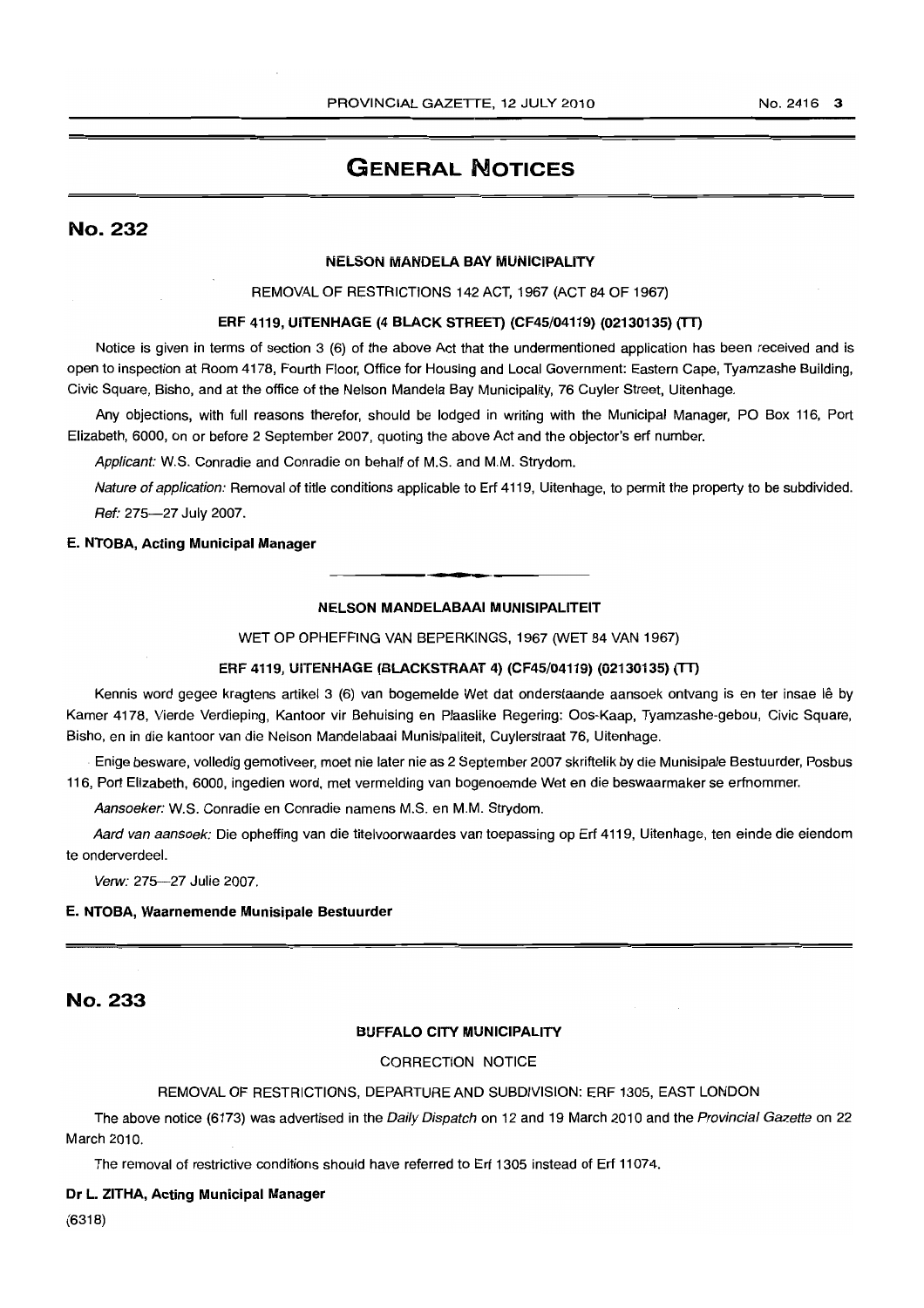## BUFFALOSTAD MUNISIPALITEIT

### KORREKSIE KENNISGEWING

## OPHEFFING VAN BEPERKINGS, AFWYKING EN ONDERVERDELlNG: ERF 1305, OOS-LONDEN

Die bogenoemde Kennisgewing No. 6173 is op 12 en 19 Maart 2010 in Die Burger en op 22 Maart 2010 in die Provinsiale Koerant geadverteer.

Die opheffing van beperkings moes na Erf 1305 verwys, en nie na Erf 11074 nie.

## Dr L. ZITHA, Waarnemende Munisipale Bestuurder

(6318)

## No. 234

## GREAT KEI MUNICIPALITY

### REMOVAL OF RESTRICTIONS ACT, 1967 (ACT 84 OF 1967)

## PROPOSED REMOVAL OF TITLE DEED RESTRICTIONS, ERF 122 KOMGA: HELENE LAURA SLOMAN (Ref: K-E122)

It is hereby notified in terms of the above-mentioned Act/ordinance that the under mentioned application has been received and is open for inspection at Room 4178, Department of Housing, Local Government and Traditional Affairs, Tyamzashe Building, Bhisho, and at the offices of the Acting Municipal Manager, Komga.

Any objections with the full reasons thereof and quoting the above Act and the objector's erf number, should be lodged in writing with the Acting Municipal Manager, P.O. Box 21, Komga, 4950, within 21 days from date hereof.

Applicant: Gqiba Land Surveyors.

Nature of application: Removal of restrictive condition C [1] of T678/1978 applicable to Erf 122, Komga, in order to subdivide the property.

## N.M. MKOHLAKALI, Acting Municipal Manager

Municipal Offices, P.O. Box 21, Komga, 4950. Tel: (043) 831-1028. Fax: (043) 831-1306 . . **., .** 

#### MUNISIPALITEIT GREAT KEI

## WET OP OPHEFFING VAN BEPERKINGS, 1967 (WET 84 VAN 1967)

## ERF 122, KOMGA HELENE LAURA SLOMAN (Ref: K-E122)

Kennis geskied hiermee, luidens die bepalings van artikel 3 (6) van die Wet of die Opheffing van Beperkings, 1967, dat bogenoemde aansoek ontvang is en ter insae lê by die kantoor van die Departement, Tyamzashe Gebou, Bisho, en by die kantoor van die Waarnemende Munisipale Bestuurder, Komga.

Ten volle gemotiveerde besware teen die voorstel moet die Munisipale Bestuurder, Munisipaliteit Great Kei, Posbus 21, Komga, 4950, binne 21 dae vanaf datum hiervan, gerig word. Bogenoemde verwysingsnommer en die beswaarmaker se erf nommer moet in korrespondensie vermeld word.

Aansoeker: Gqiba Land Surveyors.

Aard van aansoek: Verwydering van die titelakte beperking C [1] van T678/1978 van toepassing of Erf 122, Komga, om die aansoeker in staat te stel om die erf vir woondoeleindes te onderverdeel.

### N.M. MKOHLAKALI, Waarnemende Munisipale Bestuurder

Munisipale Kantore, Hootstraat, Komga, 4950. Tel: (043) 831-1028. Fax: (043) 831-1306.

## No. 235

### GREAT KEI MUNICIPALITY

REMOVAL OF RESTRICTIONS ACT, 1967 (ACT 84 OF 1967)

## FARM 259, PORTION 1, KOMGA: WILD COAST ABALONE (PTY) LTD [Ref: K-F259/1]

Notice is given in terms of section 3 (6) of the above Act that the undermentioned application has been received and is open for inspection at Room 4178, Department of Housing, Local Government and Traditional Affairs, Tyamzashe Building, Bisho, and at the offices of the Municipal Manager, Komga.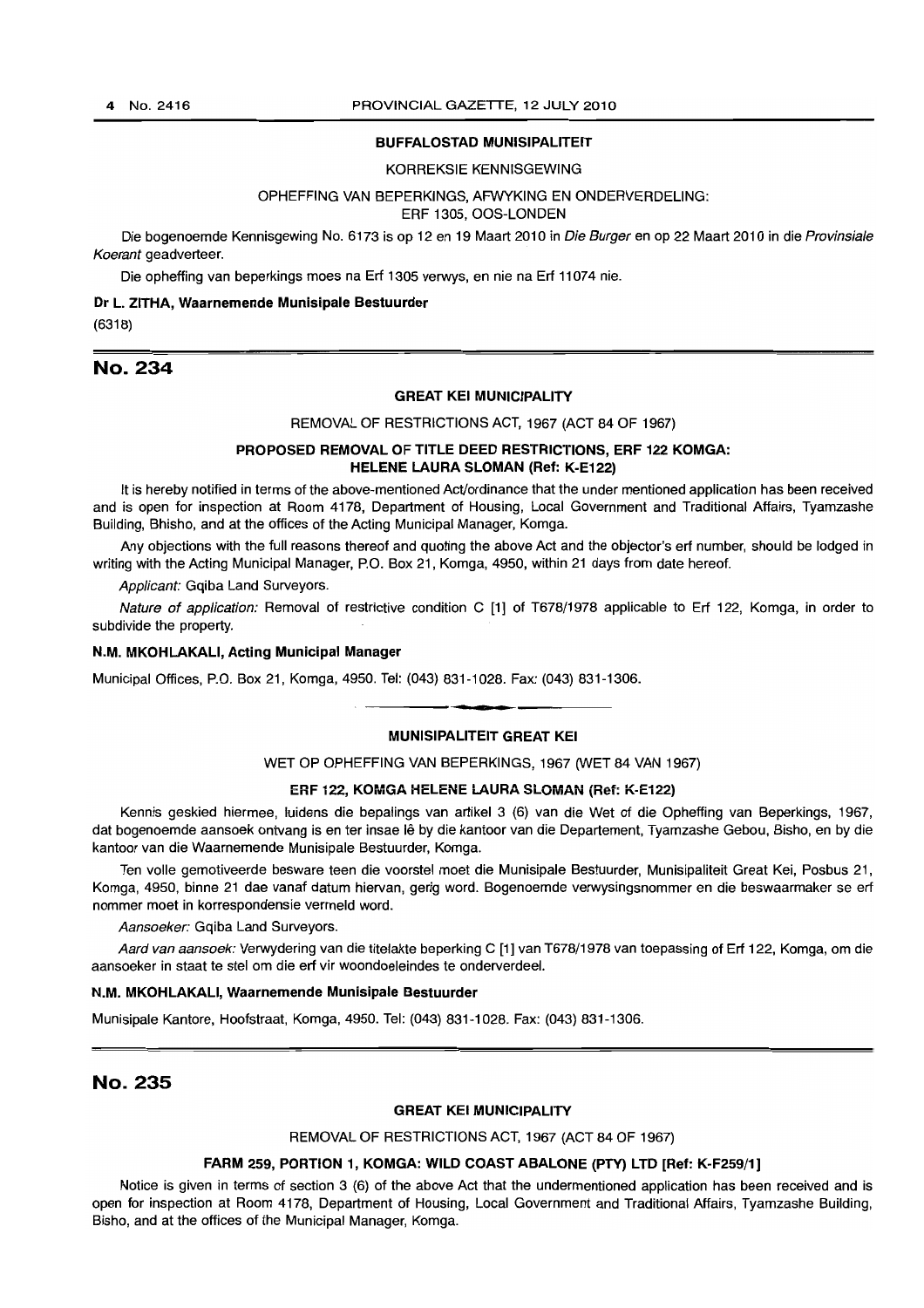Any objections with full reasons therefor and quoting the above Act and the objector's ert number, should be lodged in writing with the acting Municipal Manager, PO Box 21, Komga, 4950, within 21 days from date hereof.

Applicant: Tshani Consulting CC.

Nature of applicant: Removal of the conditions applicable to Farm 259, Portion 1, Komga, to permit the site to be used for the purpose of breeding, growing, harvesting and processing of abolane.

## N.M. MKOHLAKALI, Acting Municipal Manager

Municipal Offices, P.O. Box 21, Komga, 4950. Tel: (043) 831-1028. Fax: (043) 831-1306 . **- .** 

### MUNISIPALITEIT GREAT KEI

WET OP DIE OPHEFFING VAN BEPERKINGS, 1967 (WET 84 VAN 1967)

## PLAAS 259, GEDEELTE 1, KOMGA: WilD COAST ABALONE (PTY) LTD [Ref: K-F259/1J

Kennis geskied hiermee, luidens die bepalings van artikel 3 (6) van die Wet of die Opheffing van Beperkings, 1967, dat bogenoemde aansoek ontvang is en ter insae lê by die kantoor van die Departement, Tyamzashe Gebou, Bisho, en by die kantoor van die Waarnemende Munisipale Bestuurder, Komga.

Ten volle gemotiveerde besware teen die voorstel moet die Munisipale Bestuurder, Munisipaliteit Great Kei, Posbus 21, Komga, 4950, binne 21 dae vanaf datum hiervan, gerig word. Bogenoemde verwysingsnommer en die beswaarmaker se ert nommer moet in korrespondensie vermeld word.

Aansoeker: Tshani Consulting CC.

Aard van aansoek: Verwydering van die titelakte beperking van toepassing op Plaas 259 Gedeelte 1, Komga.

#### N.M. MKOHLAKALI, Waarnemende Munisipale Bestuurder

Munisipale Kantore, Hoofstraat, Komga, 4950. Tel: (043) 831-1028. Fax: (043) 831-1306

## No. 236

#### NELSON MANDELA BAY MUNICIPALITY

REMOVAL OF RESTRICTIONS ACT, 1967 (ACT 84 OF 1967)

#### ERF 157, NEWTON PARK (25 FIFTH AVENUE) (CF17/00157) (02130135) (lM)

Notice is given in terms of section 3 (6) of the above Act that the undermentioned application has been received and is open for inspection at Room 4178, Fourth Floor, Office for Housing and Local Government: Eastern Cape, Tyamzashe Building, Civic Square, Bisho, and at the office of the Nelson Mandela Bay Municipality, Second Floor, Brister House, Govan Mbeki Avenue, Port Elizabeth.

Any objections, with full reasons therefor, should be lodged in writing with the Municipal Manager, PO Box 116, Port Elizabeth, 6000, on or before 2 August 2010, quoting the above act and the objector's ert number.

Applicant: Hemsley and Myrdal on behalf of Melvent CC.

Nature of application: Removal of title conditions applicable to Erf 157, Newton Park, to permit the property to be rezoned from Residential 1 to Business 3 purposes.

Ref: 169-6 July 2010.

## E. NTOBA, Acting Municipal Manager

## NELSON MANDELA MUNISIPALITEIT

**-**

WET OP OPHEFFING VAN BEPERKINGS, 1967 (WET 84 VAN 1967)

#### ERF 157, NEWTON-PARK (VYFDELAAN 25) (CF17/00157) (02130135) (LM)

Kennis word gegee kragtens artikel 3 (6) van bogemelde Wet dat onderstaande aansoek ontvang is en ter insae lê by Kamer 4178, Vierde Verdieping, Kantoor vir Behuising en Plaaslike Regering: Oos-Kaap, Tyamzashe-gebou, Civic Square, Bisho, en in die kantoor van die Nelson Mandelabaai Munisipaliteit, Tweede Verdieping. Brister House, Govan Mbekilaan, Port Elizabeth.

Enige besware, volledig gemotiveer, moet nie later nie as 2 Augustus 2010 skriftelik by die Munisipale Bestuurder, Posbus 116, Port Elizabeth, 6000, ingedien word, met vermelding van bogenoemde wet en die beswaarmaker se erfnommer.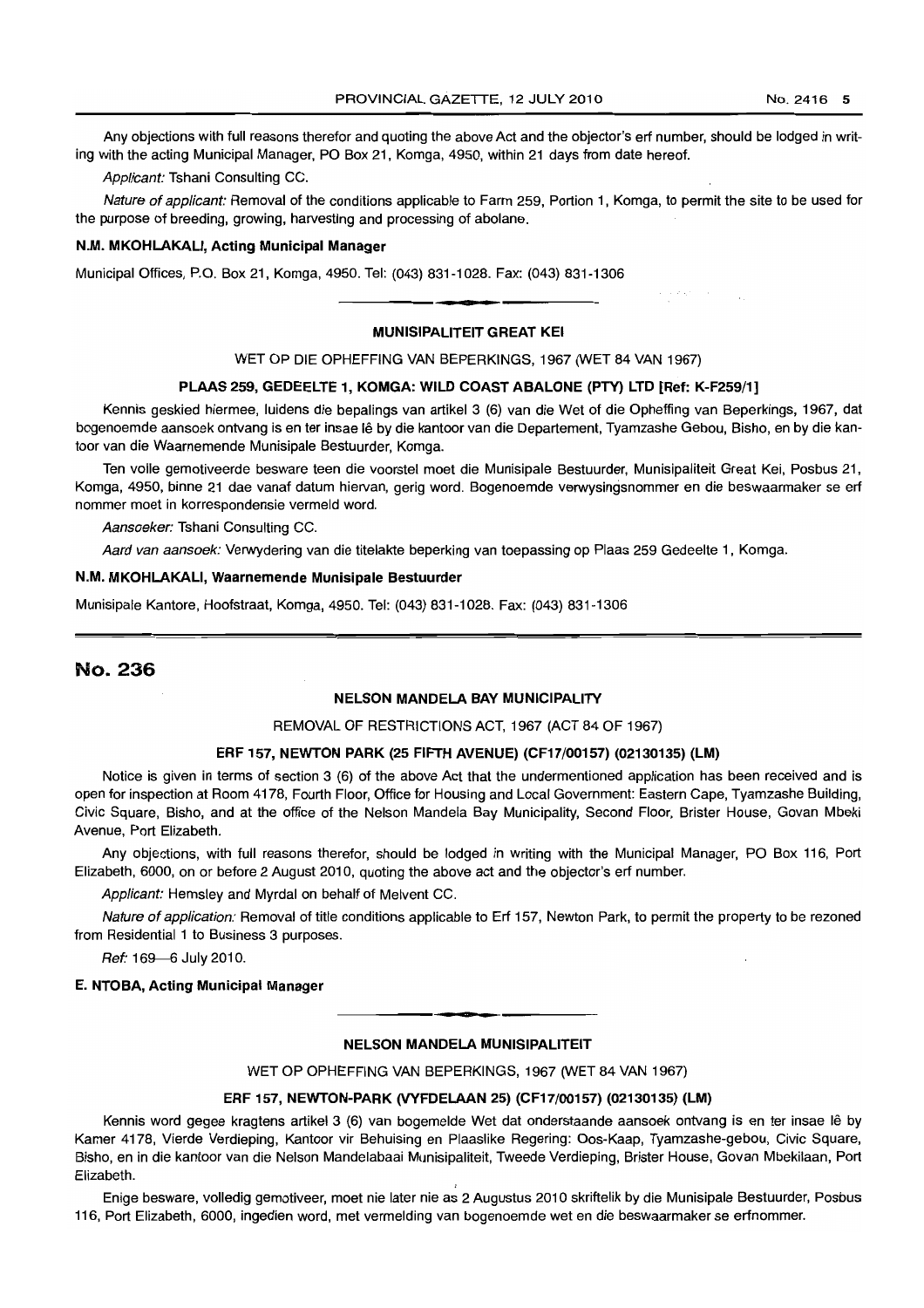Aansoeker: Hemsley en Myrdal namens Melvent CC.

Aard van aansoek: Die opheffing van die titelvoorwaardes van toepassing op Erf 157, Newtonpark, ten einde die eiendom van Woondoeleindes 1 tot Besigheidsdoeleindes 3 te hersoneer.

Verw: 169-6 Julie 2010.

#### E. NTOBA, Waarnemende Munisipale Bestuurder

## No. 237

### NELSON MANDELA BAY MUNICIPALITY

REMOVAL OF RESTRICTIONS ACT, 1967 (ACT 84 OF 1967)

#### ERF 2081, NEWTON PARK (14 SHIRLEY STREET) (CF17/02081) (02130135) (SN)

Notice is given in terms of section 3 (6) of the above Act that the undermentioned application has been received and is open for inspection at Room 4178, Fourth Floor, Office for Housing and Local Government: Eastern Cape, Tyamzashe Building, Civic Square, Bisho, and at the office of the Nelson Mandela Bay Municipality, Second Floor, Brister House, Govan Mbeki Avenue, Port Elizabeth.

Any objections, with full reasons therefor, should be lodged in writing with the Municipal Manager, PO Box 116, Port Elizabeth, 6000, on or before 10 August 2010, quoting the above act and the objector's erf number.

Applicant: J. Meiring and Associates on behalf of PD van Niekerk, the registered owner of the property.

Nature of application: Removal of title conditions applicable to Erf 2081, Newton Park, to permit the property to be subdivided.

Ref: 172-5 July 2010.

## E. NTOBA, Acting Municipal Manager

#### NELSON MANDELABAAI MUNISIPALITEIT

**I •** 

WET OP OPHEFFfNG VAN BEPERKINGS, 1967 (WET 84 VAN 1967)

#### ERF 2081, NEWTON PARK (SHIRLEYSTRAAT 14) (CF17/02081) (02130135) (SN)

Kennis word gegee kragtens artikel 3 (6) van bogemelde Wet dat onderstaande aansoek ontvang is en ter insae lê by Kamer 4178, Vierde Verdieping, Kantoor vir Behuising en Plaaslike Regering: Oos-Kaap, Tyamzashe-gebou, Civic Square, Bisho, en in die kantoor van die Nelson Mandelabaai Munisipaliteit, Tweede Verdieping, Brister House, Govan Mbekilaan, Port Elizabeth.

Enige besware, voliedig gemotiveer, moet nie later nie as 20 Augustus 2010 skriftelik by die Munisipale Bestuurder, Posbus 116, Port Elizabeth, 6000, ingedien word, met vermelding van bogenoemde wet en die beswaarmaker se erfnommer.

Aansoeker: J Meiring en Vennote, namens P D van Niekerk, die geregistreerde eienaar van die eiendom.

Aard van aansoek: Die opheffing van die titelvoorwaardes van toepassing op Erf 2081, Newtonpark, ten einde die eiendom te onderverdeel

Verw: 172-5 Julie 2010.

#### E. NTOBA, Waarnemende Munisipale Bestuurder

# No. 238

#### KING SABATA DALINDYEBO MUNICIPALITY

#### NOTICE No. 28 OF 2010

APPLICATION FOR REZONING AND CONSOLIDATION OF ERVEN 845 AND 848, MTHATHA, FROM GENERAL RESIDENTIAL 2 TO INSTITUTIONAL FOR PURPOSES OF ESTABLISHING SIYALAKHA CHRISTIAN SCHOOL

King Sabata Dalindyebo Local Municipality received an application to apply to the MEC for Housing Local Government & Traditional Affairs for rezoning and consolidation of Erven 845 and 848, from General Residential 2 to Institutional for the purpose of establishing a school.

The application and supporting documentation is available for inspection at King Sabata Dalindyebo Local Municipality, Office No. 217A, Contact No. 0475014063, Ms N.C. Zwane Town-planning Division, Munitata Building.

Objections may be lodged in writing with the Municipal Manager within twenty one (21) days from the date of publication.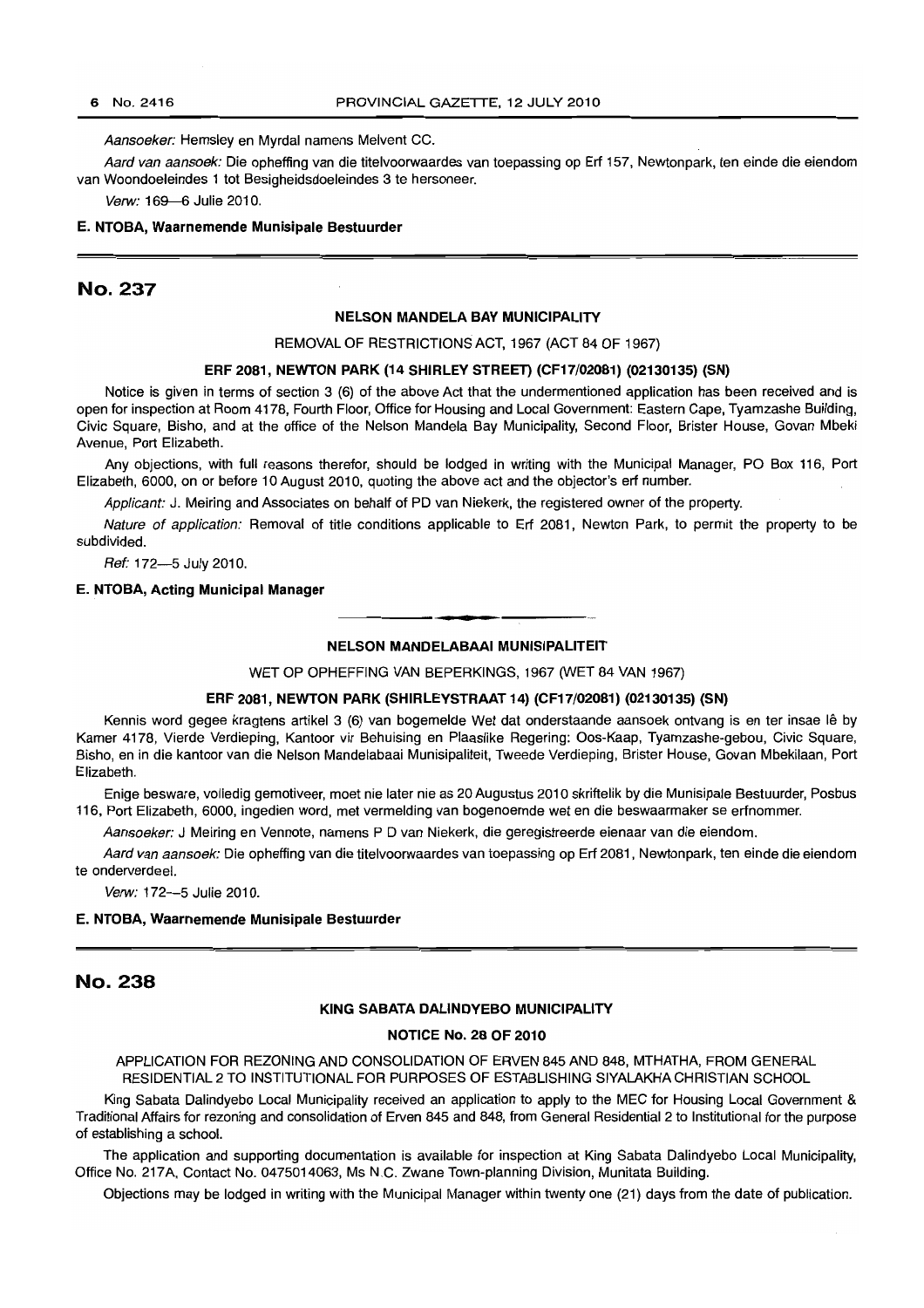## **ISAZISO SE 28 SIKA2010**

uMasipala we King Sabata Dalindyebo ufumene isicelo sokucela ukufaka isicelo ku MEC wesebe Ie Housing, Local Government & Traditional Affairs sokutshintshwa nokudibanisa kweziza ezimbini u 845 & 848, Mthatha ebe zisetyenziswa njengendawo yokuhlala ukuze zisetyenziswe njengendawo yokufundela.

Uluncwadi oluxananazileyo malunga nale nkquleqhu luyakufumaneka ukuze luhlolwe kwi ofisi 217A, nxibelelana no. Ms. N.C. Zwane ku 0475014063 kwa Town Planning Izimvo ezinxamnye nalenkqubo zingabhalelwa kule ofisi kaMphathi kungaphelanga iintsuku ezingamashumi amabini ananye ukusukela kusuku lopapasho.

## **M.M.P. TOM, Umphathi ka Masipala**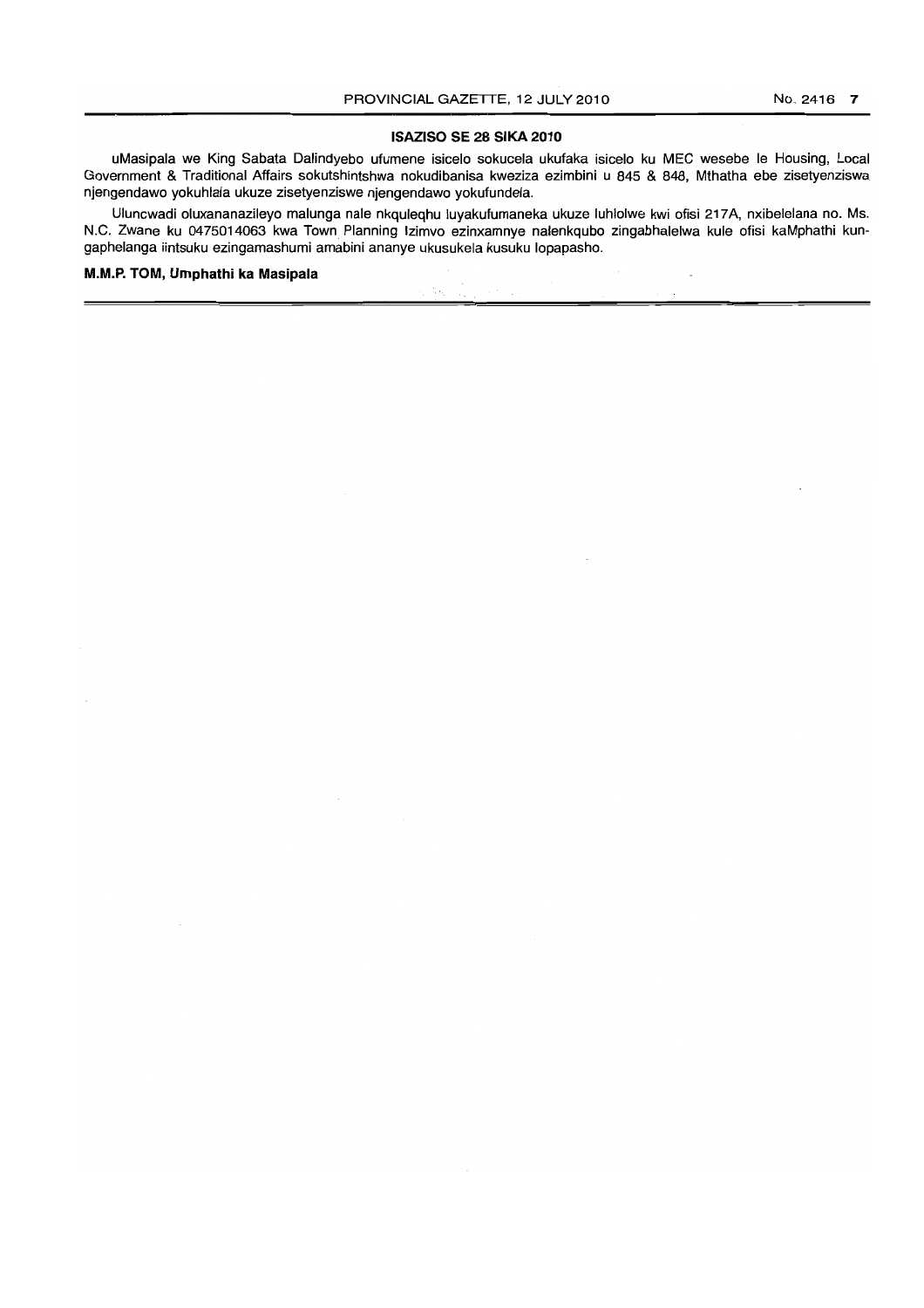## No. 239

# **GAMBLING AND BETTING ACT, 1997 (EASTERN CAPE) (ACT NO.5 OF 1997) (as amended)**

# **NOTICE OF PUBLIC HEARING**

**NOTICE IS HEREBY GIVEN** that in terms of section 28(1) of the Gambling and Betting Act, 1997 (Eastern Cape) (Act No.5 of 1997) (as amended) a public hearing shall be held in respect of the application received as set out in the Schedule hereunder on **Friday 16luly 2010 at 08:30** or as soon thereafter as the Board may be heard at the offices of the Eastern Cape Gambling and Betting Board, ECGBB Building, Quenera Park, Quenera Drive, Beacon Bay, East London.

The under-mentioned figures used in brackets in the Schedule have the following meanings:

- $(1) =$ The name and address of the applicant;
- $(2) =$ If the appiicant is a company or other corporate body, the names of aii persons who have a financial or other interest of 5% or more in the applicant;
- (3)  $=$ In the case of a company' the initials and surnames of all directors of the company;
- (4)  $=$ The type of licence applied for;
- (5)  $=$ The address of the premises from which the applicant intends to operate.

**R M** ZWANE **CHIEF EXECUTIVE OFFICER EASTERN CAPE GAMBLING AND BETTING BOARD ECGBB Building Quenera Park Quenera Drive Beacon Bay EAST LONDON 5241** 



I

# **SCHEDULE**

- (1) Hosken Consolidated Investments Limited (Registration number *1973/007111/06),*  Block B, Longkloof Studios, Darters Road, Gardens, CAPE TOWN.
- (2) Southern African Clothing and Textiles Workers Union and Associated entities; MJA Golding.
- (3) M JA Golding; JA Copelyn; MF Magugu; Y Shaik; LG Ngcobo; VM Angel; ML Molefi; RS Garath; TG Governder.
- (4) Acquisition of 5% or more interest in Tsogo Sun Emonti (pty)Ltd *t/a* Hemingways Casino.
- (5) Not Applicable.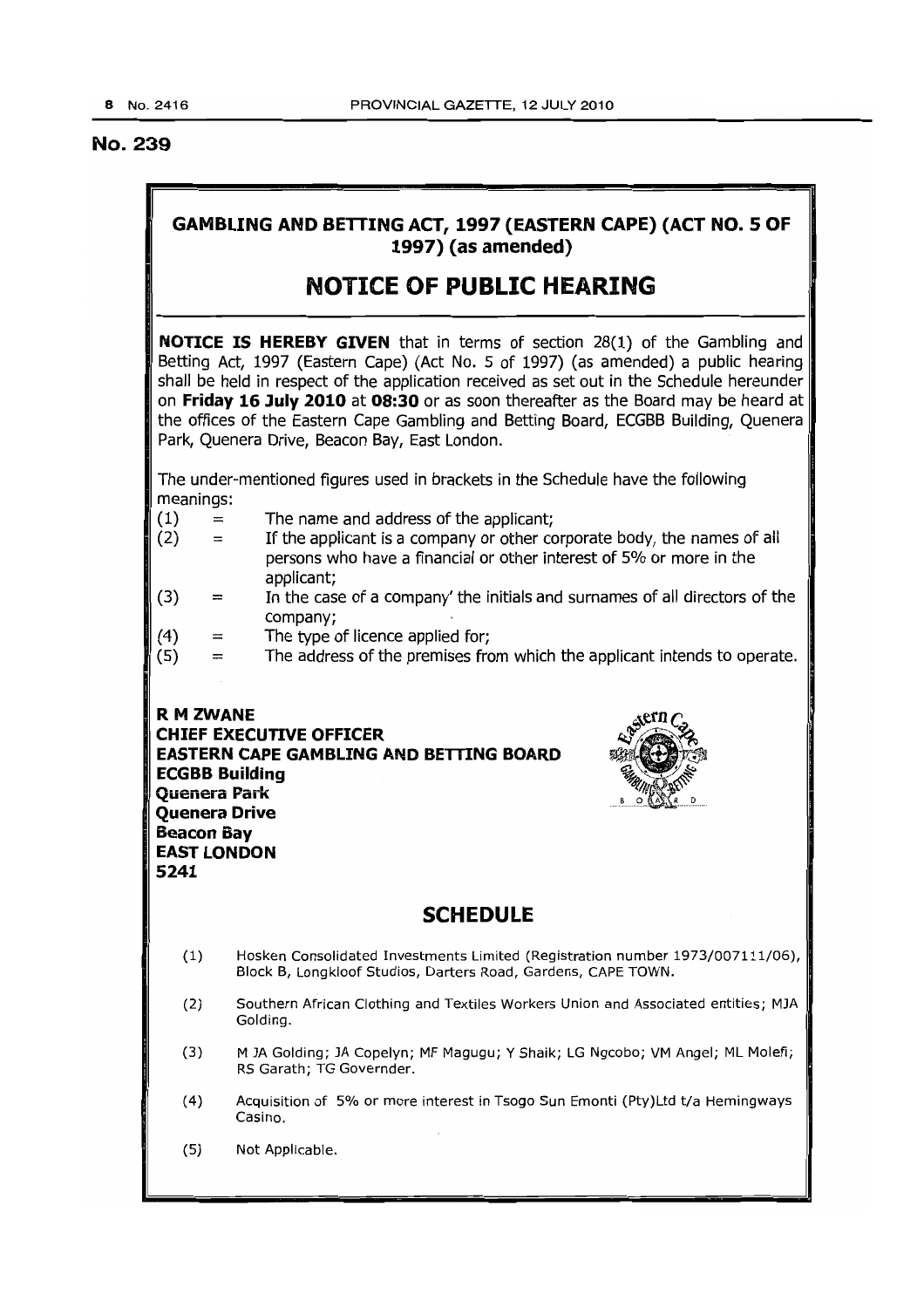## No. 240

## NOTICE IN TERMS OF REGULATION 21(10) OF THE REGULATIONS UNDER THE DEVELOPMENT FACILITATION ACT, 67 OF 1995 CASE NUMBER DT(EC) 010/2010

Notice is hereby given that SETPLAN acting on behalf of JOAN LESLEY HEMPEL, DIANE LYNETTE EVERARD, MALCOLM WILLIAM POTTINGER & POPPY ICE TRADING 29 (PTY) LTD EITHER AS OWNER OF OR DULY AUTHORISED BY THE OWNERS CONCERNED has lodged an application in terms of the Development Facilitation Act for the establishment of a land development area on PORTION 2 AND REMAINDER OF FARM 649, PORTION 1 AND REMAINING EXTENT OF PORTION 5 OF FARM 651, PORTION 3 (a portion of Portion 1) OF FARM 816, PORTIONS 1 AND 2 OF FARM 822 EAST LONDON, Province of the Eastern Cape.

The application consists of the following:

- The consolidation of the properties.
- The rezoning of the consolidated site from Agricultural Zone to Open Space Zone III with special consent for dwelling units and certain associated structures and activities and Resort Zone with special consent for an Hotel.
- The approval of the subdivision plan, Plan No *1099bl* B1
- The suspension in terms of Section 33(2) of the DFA, of certain sections of the Land Use Planning Ordinance, 15 of 1985 as far as the approval process only is concerned, as the Buffalo City Zoning Scheme Regulations contained in P.N. No 152 of 23 May 2008 must still apply to the land development area
- o The suspension in terms of Section 33(2) of the DFA, of the Subdivision of Agricultural Land Act, 70 of 1970 as far as the subdivision of agricultural land is concerned.

The relevant plan(s), document(s) and information are available for inspection at the Department of Local Government & Traditional Affairs, Room 4186, Fourth Floor, Tyamzashe Building, BHISHO for a period of 14 days from 5 July 2010.

The application will be considered at a TRIBUNAL HEARING to be held at the Blue Lagoon Hotel, Beacon Bay, East London on 30 September 2010 at 10hOO and the PRE-HEARING conference will be held at the Blue Lagoon Hotel, Beacon Bay, East London on 2 September 2010 at 10hOO.

Any person having an interest in the application should please note that:

- 1. You may, within a period of 14 days from the date of the publication of this notice, provide the Designated Officer with your written objections or representations; or
- 2. If your comments constitute an objection to any aspect of the land development application, you must appear in person or through a representative before the Tribunal on the date mentioned above.

Any written objection or representation must be delivered to the Designated Officer at the Department of Local Government and Traditional Affairs, Room 4186, Fourth Floor, Tyamzashe Building, BHISHO.

You may contact Mr M.M. Mona on telephone no. 040 609 5465 or Fax No. 040 609 5198 if you have any queries concerning the application. LAND DEVELOPMENT APPLICANT: SETPLAN, EAST LONDON TEL: 043 - 743 3883, FAX: 043 - 743 7374.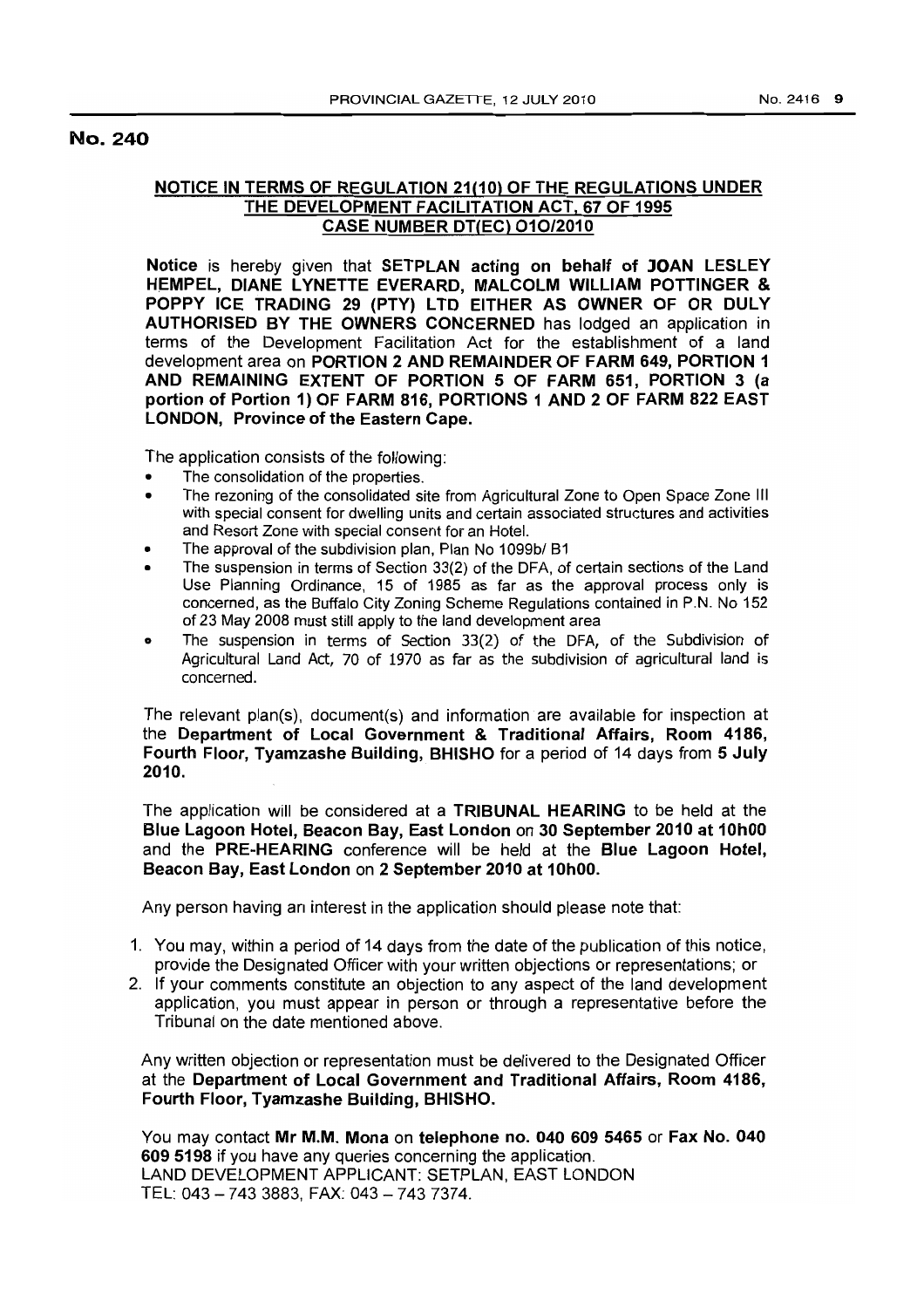# ISAZISO NGOKOMGAQO 21(10) PHANTSI KWEMIMISELO YOMTHETHO 1- DEVELOPMENT FACILITATION ACT, 67 KA 1995 CASE NUMBER DT (EC) 010/2010

Isaziso sikhutshwa ngalo mpapasho sisithi uSETPLAN omele 1- JOAN LESLEY HEMPEL, DIANE LYNETTE EVERARD, MALCOLM WILLIAM POTTINGER & POppy ICE TRADING 29 (PTY) LTD BENGUMNINI OKANYE BENIKWE IMVUME NGABANINI ABAFANELEKILEYO bangenise isicelo ngokomthetho iDevelopment Facilitation Act ukuze kumiswe indawo yokuphuhlisa kwi- KWICEBA 2 KUNYE NENTSALELA YEFAMA 649, ICEBA 1 KWAKUNYE NENTSALELA YECEBA 5 YEFAMA 651, ICEBA 3 (iceba eliyintsalela yeceba 1) KWIFAMA 816, AMACEBA 1 KWAKUNYE NELE 2 KWIFAMA 822, Emonti, KwiPhondo LaseMpuma Koloni.

Esi sicelo siquka oku kulandelayo:

- Ukudityaniswa kwalemihlaba ikhankanyiweyo.
- Ukutshinstwa kwendlela etyunjiweyo yokusetyenziswa komhlaba isuswa kumhlaba wolimo isisiwa kwindawo evulekileyo yesigaba III yaye inemvume etsolileyo yokwakha imizi yokuhlala nezakhiwo kwakunye nezinye izakhiwo ezinxulumene noko, ezibandakanya indawo yotyelelo ebandakanya iHotele.
- Ukuvunyelwa kwesicwangwiso 1099b/B1 sokucanda
- Ukunquyanyiswa kwesahluko 33 se Development Facilitation Act, somgaqo-nqubo wokunikeza imvume ngokwe Land Use Planning Ordinance, 15 ka 1985, ngokuba I-Land Use Management Controls, ngokwale ordinance kufuneka zisebenzile kule ngingqi yophuhiso-mhlaba.
- o Ukunqunyanyiswa kwe Subdivision of Agricultural Land Act, 70 ka 1970 ngokwesahluko 33, apho kuzakucandwa kwaye kutshintshwe nendlela yokusetyenziswa komhlaba wokulima.

Izicwangwiso, uxwebhu kunye neencukhaca zingafumaneka kwiSebe loRhulumente weMicimbi yezeKhaya nezeMveli, e-ofisini 4186, umgangatho wesine, Tyamazashe isakhiwo, eBHISHO ithuba elingange ntsuku ezi 14 ukusukela nge 5 July 2010.

Esi sicelo siza kuhlolwa ligqugula lovavanyo elizakubanjelwa eBlue Lagoon Hotel, Beacon Bay, East London nge 30 September 2010 ngo 10hOO kwaye inkomfa YODLIWANO NDLEBE phambi kudibane igqugula izakuba seBlue Lagoon Hotel, Beacon Bay, Emonti nge 2 September 2010 ngo 10hOO.

Nawuphi umntu onomdla kwesisicelo makazi oku:

- 1. Ungathumela izikhalazo okanye izimvo zakho ezibhaliweyo, malunga nesisicelo, kwi gosa elichongiweyo, zingekadluli iintsuku ezi 14 ukusukela kusuku lokupapashwa kwesisibhengezo.
- 2. ukubangabana izimvo zakho zizisikhalazo malunga noluphuhliso Iwesisicelo, kufuneka ume phambi kwe Igqiza ngobuqu bakho okanye uthumele ummeli.

Nasiphi na isikhalazo okanye izimvo kufuneka zisiwe ngesandla kwi gosa elichongiweyo kwiSebe IikaRhulumente waseKhaya ne, kwiofisi 4186, umgangatho wesine, Tyamzashe isakhiwo, eBHISHO.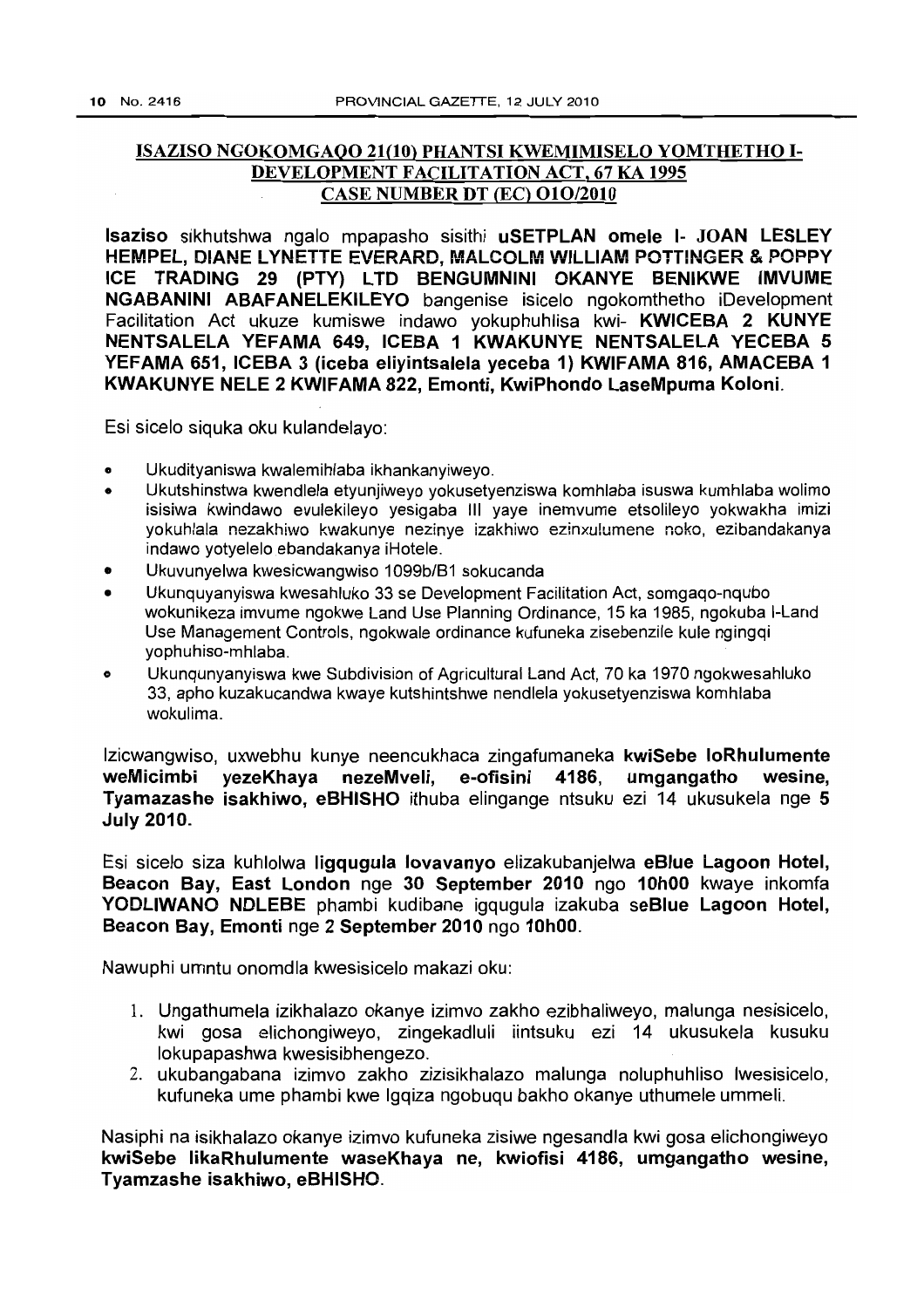Ungaqhagamshelana uMnumzana M. M. Mona ngenombolo yomnxeba 040 609 5465 okanye ifaksi 040 609 5198 ubangabana unemibuzo malunga nesi sicelo. LAND DEVELOPMENT APPLICANT: SETPLAN, EAST LONDON TEL: 043 - 743 3883, FAX: 043 - 743 7374.

 $\hat{\mathcal{A}}$  , and  $\hat{\mathcal{A}}$  , and  $\hat{\mathcal{A}}$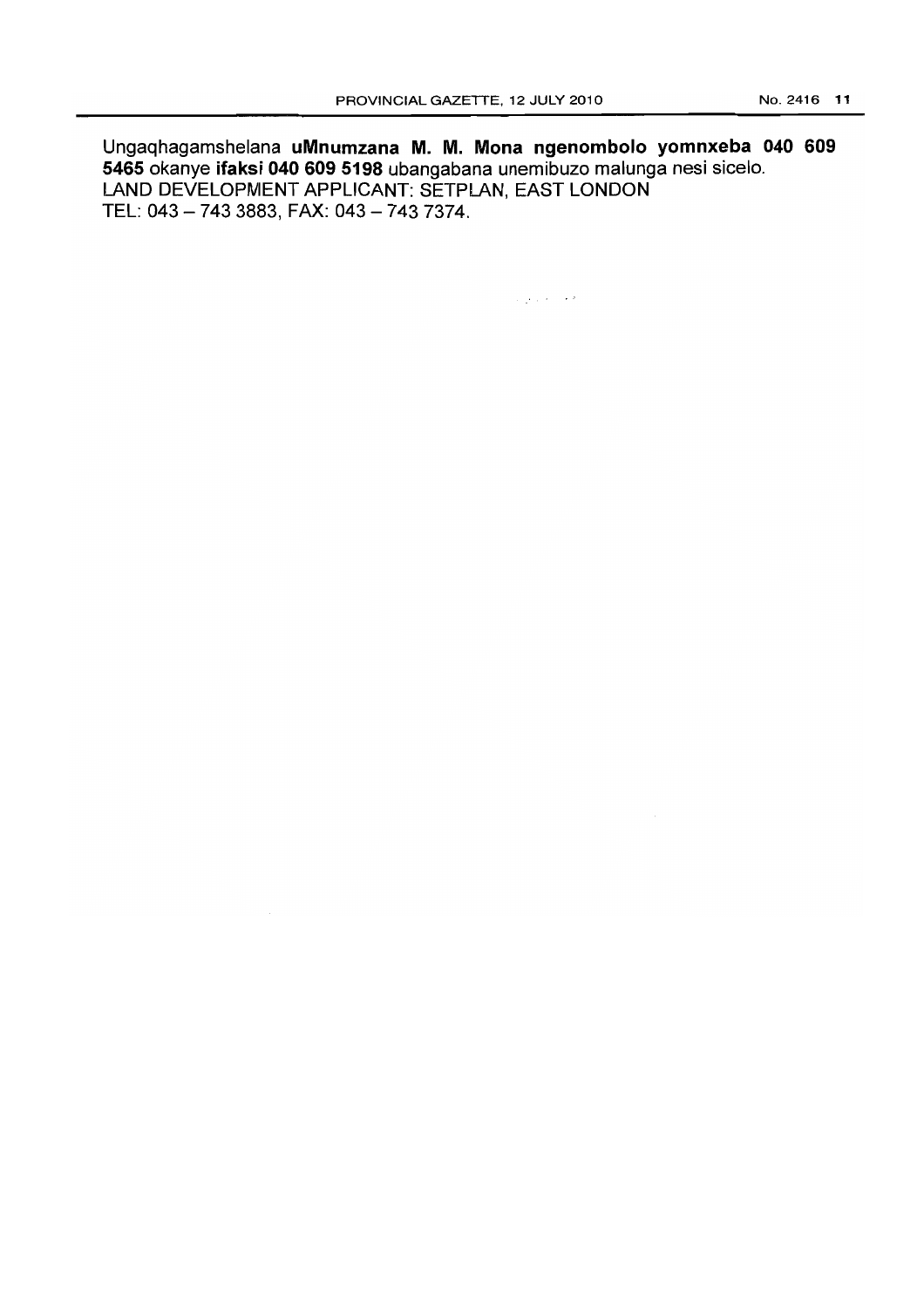## No. 241



## **NOTICE**

## **REMOVAL OF RESTRICTIONS ACT, 1967 (ACT 84 OF 1967) Erf 344, MORGANS BAY; EVAN GUY BOSSE [REF: MB - E344]**

Notice is given in terms of Section 3(6) of the above Act that the under mentioned application has been received and is open for inspection at Room 4178, Department of Housing, local Government and Traditional Affais, Tyamzashe Building, Bisho and at the offices of the Municipal Manager, Komga.

Any objections with full reasons thereof and quoting the above Act and the objector's erf number, should be lodged in writing with the Municipal Manager, P.O Box 21, Komga, 4950 within 21 days from date hereof.

Applicant: Tshani Consulting cc,

Nature of applicant: Removal of the conditions C [7] of T2155/2006 applicable to Erf 344, Morgans Bay, to enable the building lines applicable thereto to be relaxed.

N.M MKOHLAKALI **ACTING MUNICIPAL MANAGER** 

Municipal Offices P.O. Box 21 KOMGA 4950

Tel:  $043 - 8311028$  $Fax: 043 - 8311306$ 

## **MUNISIPALITEIT GREAT KEI WET OP DIE OPHEFFING VAN BEPERKINGS 1967 (ART 84 VAN 1967) ERF 344, MORGANS BAY: EVAN GUY BOSSE [VERWVSINGS: MB-E344]**

Kennis geskied hiermee, luidens die bepalings van Art. 3(6) van die Wet op die Opheffing van Berperkings 1967 dat die onderstaande aansoek ontvang is en ter insaê lê by kanntoo by kantoor nr. 4178, Departement van Behuising, Plaaslike Behuising, Plaaslike Behuising, Plaaslike Bestuur en Tradisionelesake, Tyamzashe Gebou, Bisho en by kantoor van die Raad, Komga.